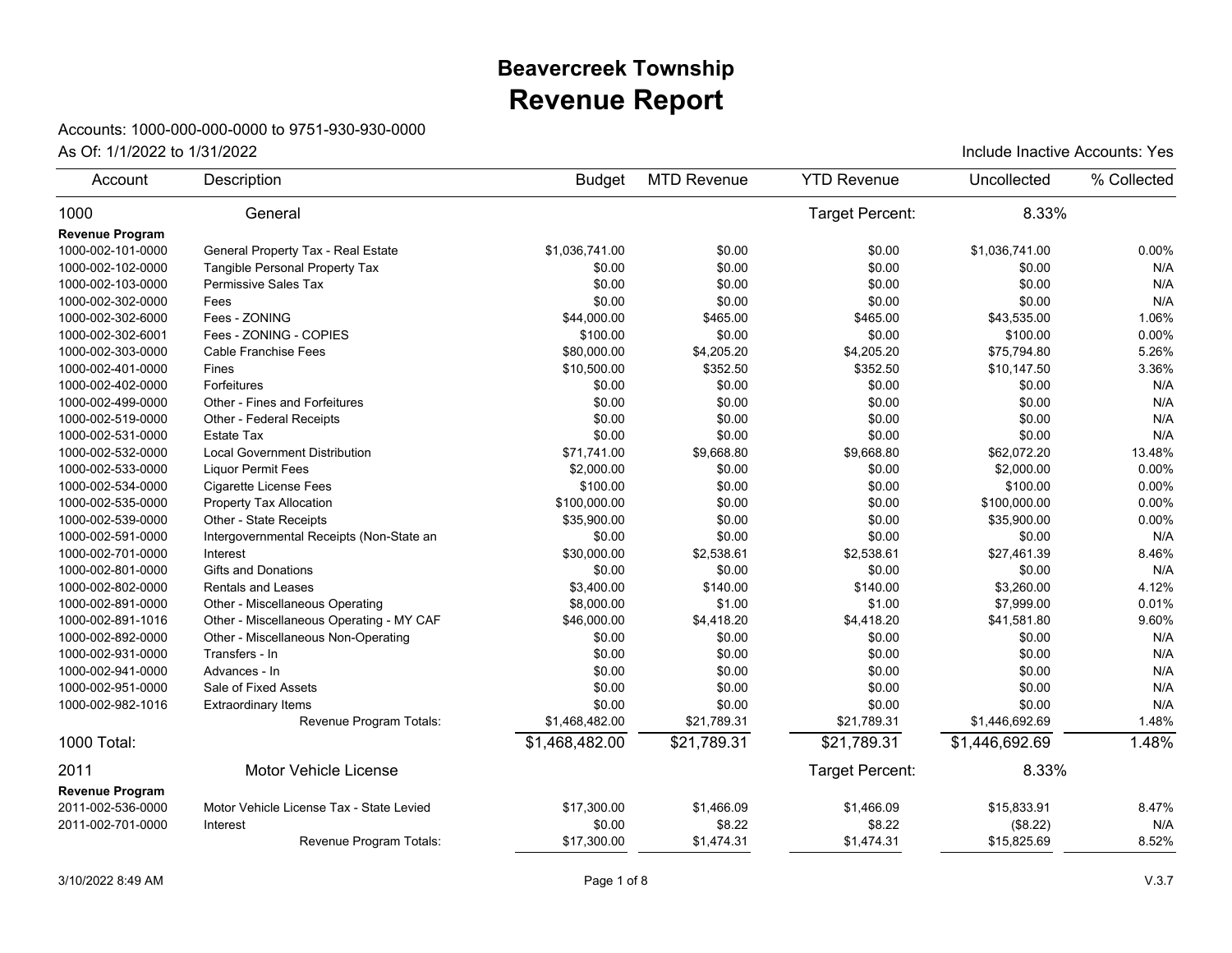| <b>Revenue Report</b>                                                                                                                                                                                                              |                                                                                                                                                                                                                                                                                     |                                                                                                                               |                                                                                                                        |                                                                                                                        |                                                                                                                               |                                                                                   |  |  |  |
|------------------------------------------------------------------------------------------------------------------------------------------------------------------------------------------------------------------------------------|-------------------------------------------------------------------------------------------------------------------------------------------------------------------------------------------------------------------------------------------------------------------------------------|-------------------------------------------------------------------------------------------------------------------------------|------------------------------------------------------------------------------------------------------------------------|------------------------------------------------------------------------------------------------------------------------|-------------------------------------------------------------------------------------------------------------------------------|-----------------------------------------------------------------------------------|--|--|--|
| Account                                                                                                                                                                                                                            | Description                                                                                                                                                                                                                                                                         | As Of: 1/1/2022 to 1/31/2022<br><b>Budget</b>                                                                                 | <b>MTD Revenue</b>                                                                                                     | <b>YTD Revenue</b>                                                                                                     | Uncollected                                                                                                                   | % Collected                                                                       |  |  |  |
| 2011 Total:                                                                                                                                                                                                                        |                                                                                                                                                                                                                                                                                     | \$17,300.00                                                                                                                   | \$1,474.31                                                                                                             | \$1,474.31                                                                                                             | \$15,825.69                                                                                                                   | 8.52%                                                                             |  |  |  |
| 2021<br><b>Revenue Program</b>                                                                                                                                                                                                     | Gasoline                                                                                                                                                                                                                                                                            |                                                                                                                               |                                                                                                                        | Target Percent:                                                                                                        | 8.33%                                                                                                                         |                                                                                   |  |  |  |
| 2021-002-537-0000<br>2021-002-539-0000<br>2021-002-701-0000                                                                                                                                                                        | Gasoline Tax<br>Other - State Receipts<br>Interest                                                                                                                                                                                                                                  | \$139,500.00<br>\$0.00<br>\$500.00                                                                                            | \$13,727.07<br>\$0.00<br>\$86.99                                                                                       | \$13,727.07<br>\$0.00<br>\$86.99                                                                                       | \$125,772.93<br>\$0.00<br>\$413.01                                                                                            | 9.84%<br>N/A<br>17.40%                                                            |  |  |  |
|                                                                                                                                                                                                                                    | Revenue Program Totals:                                                                                                                                                                                                                                                             | \$140,000.00                                                                                                                  | \$13,814.06                                                                                                            | \$13,814.06                                                                                                            | \$126,185.94                                                                                                                  | 9.87%                                                                             |  |  |  |
| 2021 Total:                                                                                                                                                                                                                        |                                                                                                                                                                                                                                                                                     | \$140,000.00                                                                                                                  | \$13,814.06                                                                                                            | \$13,814.06                                                                                                            | \$126,185.94                                                                                                                  | 9.87%                                                                             |  |  |  |
| 2031                                                                                                                                                                                                                               | Road and Bridge                                                                                                                                                                                                                                                                     |                                                                                                                               |                                                                                                                        | Target Percent:                                                                                                        | 8.33%                                                                                                                         |                                                                                   |  |  |  |
| <b>Revenue Program</b><br>2031-002-101-0000<br>2031-002-102-0000<br>2031-002-301-0000<br>2031-002-535-0000<br>2031-002-539-0000<br>2031-002-590-4999<br>2031-002-591-0000<br>2031-002-891-0000<br>2031-002-951-0000                | General Property Tax - Real Estate<br>Tangible Personal Property Tax<br>Licenses and Permits<br>Property Tax Allocation<br>Other - State Receipts<br><b>Internal Billing</b><br>Intergovernmental Receipts (Non-State an<br>Other - Miscellaneous Operating<br>Sale of Fixed Assets | \$1,264,761.00<br>\$0.00<br>\$2,500.00<br>\$100,000.00<br>\$0.00<br>\$100,000.00<br>\$0.00<br>\$0.00<br>\$2,100.00            | \$0.00<br>\$0.00<br>\$25.00<br>\$0.00<br>\$0.00<br>\$14,529.79<br>\$0.00<br>\$0.00<br>\$0.00                           | \$0.00<br>\$0.00<br>\$25.00<br>\$0.00<br>\$0.00<br>\$14,529.79<br>\$0.00<br>\$0.00<br>\$0.00                           | \$1,264,761.00<br>\$0.00<br>\$2,475.00<br>\$100,000.00<br>\$0.00<br>\$85,470.21<br>\$0.00<br>\$0.00<br>\$2,100.00             | 0.00%<br>N/A<br>1.00%<br>0.00%<br>N/A<br>14.53%<br>N/A<br>N/A<br>0.00%            |  |  |  |
|                                                                                                                                                                                                                                    | Revenue Program Totals:                                                                                                                                                                                                                                                             | \$1,469,361.00                                                                                                                | \$14,554.79                                                                                                            | \$14,554.79                                                                                                            | \$1,454,806.21                                                                                                                | 0.99%                                                                             |  |  |  |
| 2031 Total:                                                                                                                                                                                                                        |                                                                                                                                                                                                                                                                                     | \$1,469,361.00                                                                                                                | \$14,554.79                                                                                                            | \$14,554.79                                                                                                            | \$1,454,806.21                                                                                                                | 0.99%                                                                             |  |  |  |
| 2041                                                                                                                                                                                                                               | Cemetery                                                                                                                                                                                                                                                                            |                                                                                                                               |                                                                                                                        | Target Percent:                                                                                                        | 8.33%                                                                                                                         |                                                                                   |  |  |  |
| <b>Revenue Program</b><br>2041-002-301-0000<br>2041-002-302-0000<br>2041-002-307-0000<br>2041-002-308-0000<br>2041-002-539-0000<br>2041-002-802-0000<br>2041-002-804-0000<br>2041-002-891-0000<br>2041-002-951-0000<br>2041 Total: | NoDescription<br>Fees<br>NoDescription<br>NoDescription<br>Other - State Receipts<br><b>Rentals and Leases</b><br>Sale of Cemetery Lots<br>Other - Miscellaneous Operating<br>Sale of Fixed Assets<br>Revenue Program Totals:                                                       | \$0.00<br>\$14,100.00<br>\$0.00<br>\$0.00<br>\$0.00<br>\$0.00<br>\$6,000.00<br>\$0.00<br>\$0.00<br>\$20,100.00<br>\$20,100.00 | \$0.00<br>\$1,002.00<br>\$0.00<br>\$0.00<br>\$0.00<br>\$0.00<br>\$0.00<br>\$0.00<br>\$0.00<br>\$1,002.00<br>\$1,002.00 | \$0.00<br>\$1,002.00<br>\$0.00<br>\$0.00<br>\$0.00<br>\$0.00<br>\$0.00<br>\$0.00<br>\$0.00<br>\$1,002.00<br>\$1,002.00 | \$0.00<br>\$13,098.00<br>\$0.00<br>\$0.00<br>\$0.00<br>\$0.00<br>\$6,000.00<br>\$0.00<br>\$0.00<br>\$19,098.00<br>\$19,098.00 | N/A<br>7.11%<br>N/A<br>N/A<br>N/A<br>N/A<br>0.00%<br>N/A<br>N/A<br>4.99%<br>4.99% |  |  |  |
| 2191                                                                                                                                                                                                                               | Police                                                                                                                                                                                                                                                                              |                                                                                                                               |                                                                                                                        | Target Percent:                                                                                                        | 8.33%                                                                                                                         |                                                                                   |  |  |  |
| <b>Revenue Program</b><br>2191-002-101-0000<br>2191-002-102-0000<br>2191-002-353-0000<br>2191-002-535-0000<br>2191-002-539-0000<br>2191-002-891-0000                                                                               | General Property Tax - Real Estate<br>Tangible Personal Property Tax<br>Natural Gas<br>Property Tax Allocation<br>Other - State Receipts<br>Other - Miscellaneous Operating                                                                                                         | \$663,920.00<br>\$0.00<br>\$0.00<br>\$30,000.00<br>\$0.00<br>\$0.00                                                           | \$0.00<br>\$0.00<br>\$0.00<br>\$0.00<br>\$0.00<br>\$0.00                                                               | \$0.00<br>\$0.00<br>\$0.00<br>\$0.00<br>\$0.00<br>\$0.00                                                               | \$663,920.00<br>\$0.00<br>\$0.00<br>\$30,000.00<br>\$0.00<br>\$0.00                                                           | 0.00%<br>N/A<br>N/A<br>0.00%<br>N/A<br>N/A                                        |  |  |  |
| 3/10/2022 8:49 AM                                                                                                                                                                                                                  |                                                                                                                                                                                                                                                                                     | Page 2 of 8                                                                                                                   |                                                                                                                        |                                                                                                                        |                                                                                                                               | V.3.7                                                                             |  |  |  |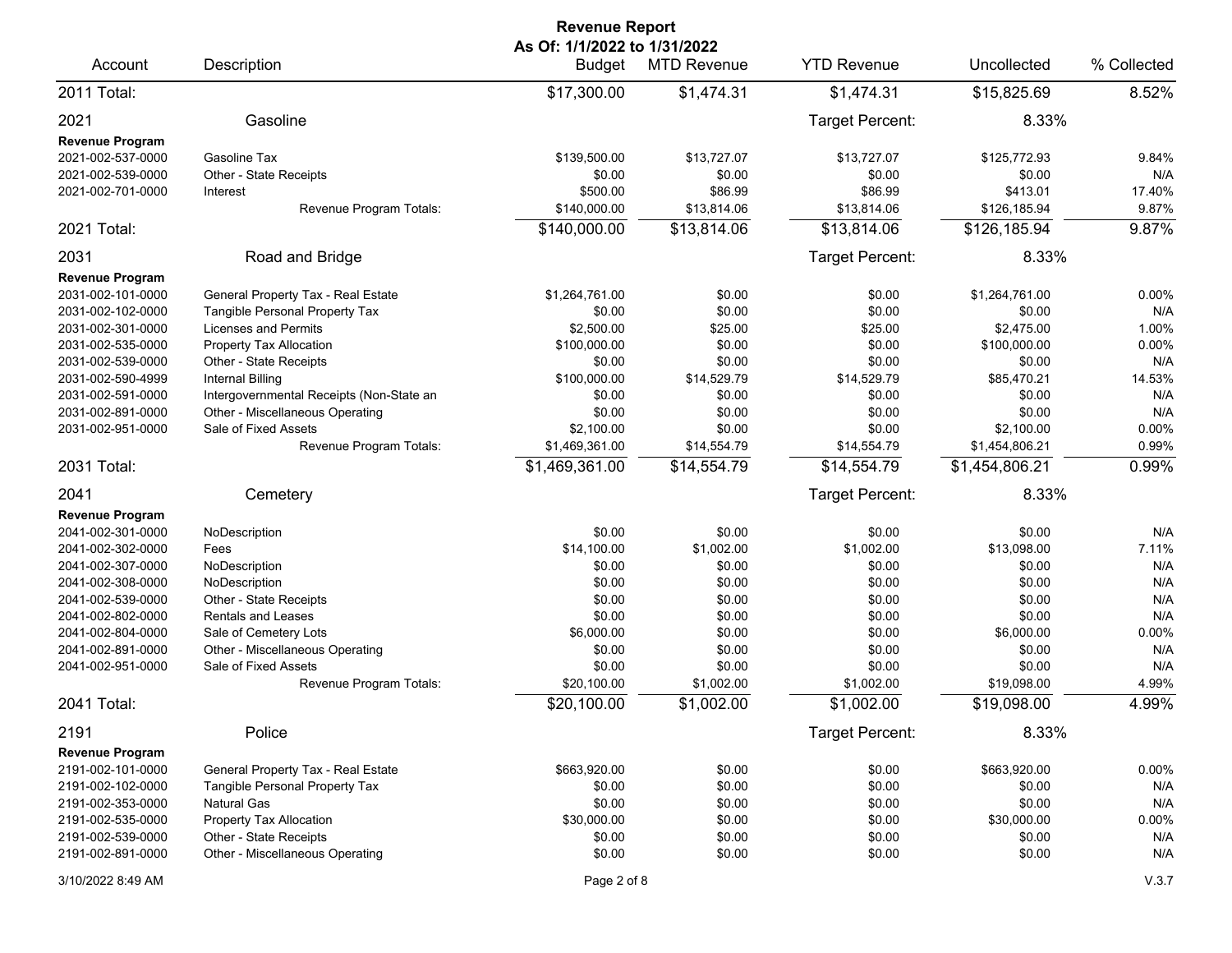| <b>Revenue Report</b>  |                                          |                                        |                    |                    |                 |             |  |  |
|------------------------|------------------------------------------|----------------------------------------|--------------------|--------------------|-----------------|-------------|--|--|
| Account                | Description                              | As Of: 1/1/2022 to 1/31/2022<br>Budget | <b>MTD Revenue</b> | <b>YTD Revenue</b> | Uncollected     | % Collected |  |  |
| 2191-002-951-0000      | Sale of Fixed Assets                     | \$0.00                                 | \$0.00             | \$0.00             | \$0.00          | N/A         |  |  |
|                        | Revenue Program Totals:                  | \$693,920.00                           | \$0.00             | \$0.00             | \$693,920.00    | 0.00%       |  |  |
| 2191 Total:            |                                          | \$693,920.00                           | \$0.00             | \$0.00             | \$693,920.00    | 0.00%       |  |  |
| 2192<br>Fire           |                                          |                                        |                    | Target Percent:    | 8.33%           |             |  |  |
| <b>Revenue Program</b> |                                          |                                        |                    |                    |                 |             |  |  |
| 2192-002-101-0000      | General Property Tax - Real Estate       | \$14,629,041.00                        | \$0.00             | \$0.00             | \$14,629,041.00 | 0.00%       |  |  |
| 2192-002-102-0000      | Tangible Personal Property Tax           | \$0.00                                 | \$0.00             | \$0.00             | \$0.00          | N/A         |  |  |
| 2192-002-299-0000      | Other - Charges for Services             | \$300,000.00                           | \$0.00             | \$0.00             | \$300,000.00    | 0.00%       |  |  |
| 2192-002-301-0000      | <b>Licenses and Permits</b>              | \$0.00                                 | \$1,325.00         | \$1,325.00         | (\$1,325.00)    | N/A         |  |  |
| 2192-002-302-0000      | Fees                                     | \$0.00                                 | \$0.00             | \$0.00             | \$0.00          | N/A         |  |  |
| 2192-002-401-0000      | Fines                                    | \$0.00                                 | \$0.00             | \$0.00             | \$0.00          | N/A         |  |  |
| 2192-002-535-0000      | Property Tax Allocation                  | \$910,000.00                           | \$0.00             | \$0.00             | \$910,000.00    | 0.00%       |  |  |
| 2192-002-539-0000      | Other - State Receipts                   | \$90,000.00                            | \$0.00             | \$0.00             | \$90,000.00     | 0.00%       |  |  |
| 2192-002-801-0000      | Gifts and Donations                      | \$0.00                                 | \$0.00             | \$0.00             | \$0.00          | N/A         |  |  |
| 2192-002-802-0000      | <b>Rentals and Leases</b>                | \$0.00                                 | \$0.00             | \$0.00             | \$0.00          | N/A         |  |  |
| 2192-002-891-0000      | Other - Miscellaneous Operating          | \$0.00                                 | \$2,338.76         | \$2,338.76         | (\$2,338.76)    | N/A         |  |  |
| 2192-002-892-0000      | Other - Miscellaneous Non-Operating      | \$0.00                                 | \$0.00             | \$0.00             | \$0.00          | N/A         |  |  |
| 2192-002-931-0000      | Transfers - In                           | \$0.00                                 | \$0.00             | \$0.00             | \$0.00          | N/A         |  |  |
| 2192-002-941-0000      | Advances - In                            | \$0.00                                 | \$0.00             | \$0.00             | \$0.00          | N/A         |  |  |
| 2192-002-951-0000      | Sale of Fixed Assets                     | \$0.00                                 | \$135.00           | \$135.00           | (\$135.00)      | N/A         |  |  |
|                        | Revenue Program Totals:                  | \$15,929,041.00                        | \$3,798.76         | \$3,798.76         | \$15,925,242.24 | 0.02%       |  |  |
| 2192 Total:            |                                          | \$15,929,041.00                        | \$3,798.76         | \$3,798.76         | \$15,925,242.24 | 0.02%       |  |  |
| 2231                   | Permissive Motor Vehicle                 |                                        |                    | Target Percent:    | 8.33%           |             |  |  |
| <b>Revenue Program</b> |                                          |                                        |                    |                    |                 |             |  |  |
| 2231-002-104-0000      | Permissive MVL Tax - Township Levied     | \$30,000.00                            | \$4,567.02         | \$4,567.02         | \$25,432.98     | 15.22%      |  |  |
| 2231-002-104-1000      | Permissive Motor Vehicle License (MVL) T | \$30,000.00                            | \$3,507.00         | \$3,507.00         | \$26,493.00     | 11.69%      |  |  |
| 2231-002-104-4852      | Permissive MVL Tax - Township Levied -   | \$70,000.00                            | \$3,507.00         | \$3,507.00         | \$66,493.00     | 5.01%       |  |  |
| 2231-002-701-0000      | Interest                                 | \$0.00                                 | \$112.83           | \$112.83           | (\$112.83)      | N/A         |  |  |
| 2231-002-931-0000      | Transfers - In                           | \$0.00                                 | \$0.00             | \$0.00             | \$0.00          | N/A         |  |  |
|                        | Revenue Program Totals:                  | \$130,000.00                           | \$11,693.85        | \$11,693.85        | \$118,306.15    | 9.00%       |  |  |
| 2231 Total:            |                                          | \$130,000.00                           | \$11,693.85        | \$11,693.85        | \$118,306.15    | 9.00%       |  |  |
| 2281                   | <b>EMS</b>                               |                                        |                    | Target Percent:    | 8.33%           |             |  |  |
| <b>Revenue Program</b> |                                          |                                        |                    |                    |                 |             |  |  |
| 2281-002-299-0000      | Other - Charges for Services             | \$1,350,000.00                         | \$124,324.65       | \$124,324.65       | \$1,225,675.35  | 9.21%       |  |  |
| 2281-002-539-0000      | Other - State Receipts                   | \$50,000.00                            | \$0.00             | \$0.00             | \$50,000.00     | 0.00%       |  |  |
| 2281-002-891-0000      | Other - Miscellaneous Operating          | \$60,000.00                            | \$2,740.93         | \$2,740.93         | \$57,259.07     | 4.57%       |  |  |
| 2281-002-931-0000      | Transfers - In                           | \$0.00                                 | \$0.00             | \$0.00             | \$0.00          | N/A         |  |  |
| 2281-002-941-0000      | Advances - In                            | \$0.00                                 | \$0.00             | \$0.00             | \$0.00          | N/A         |  |  |
|                        | Revenue Program Totals:                  | \$1,460,000.00                         | \$127,065.58       | \$127,065.58       | \$1,332,934.42  | 8.70%       |  |  |
| 2281 Total:            |                                          | \$1,460,000.00                         | \$127,065.58       | \$127,065.58       | \$1,332,934.42  | 8.70%       |  |  |
| 2901                   | <b>FEMA Airpack</b>                      |                                        |                    | Target Percent:    | 8.33%           |             |  |  |
| <b>Revenue Program</b> |                                          |                                        |                    |                    |                 |             |  |  |
|                        |                                          |                                        |                    |                    |                 |             |  |  |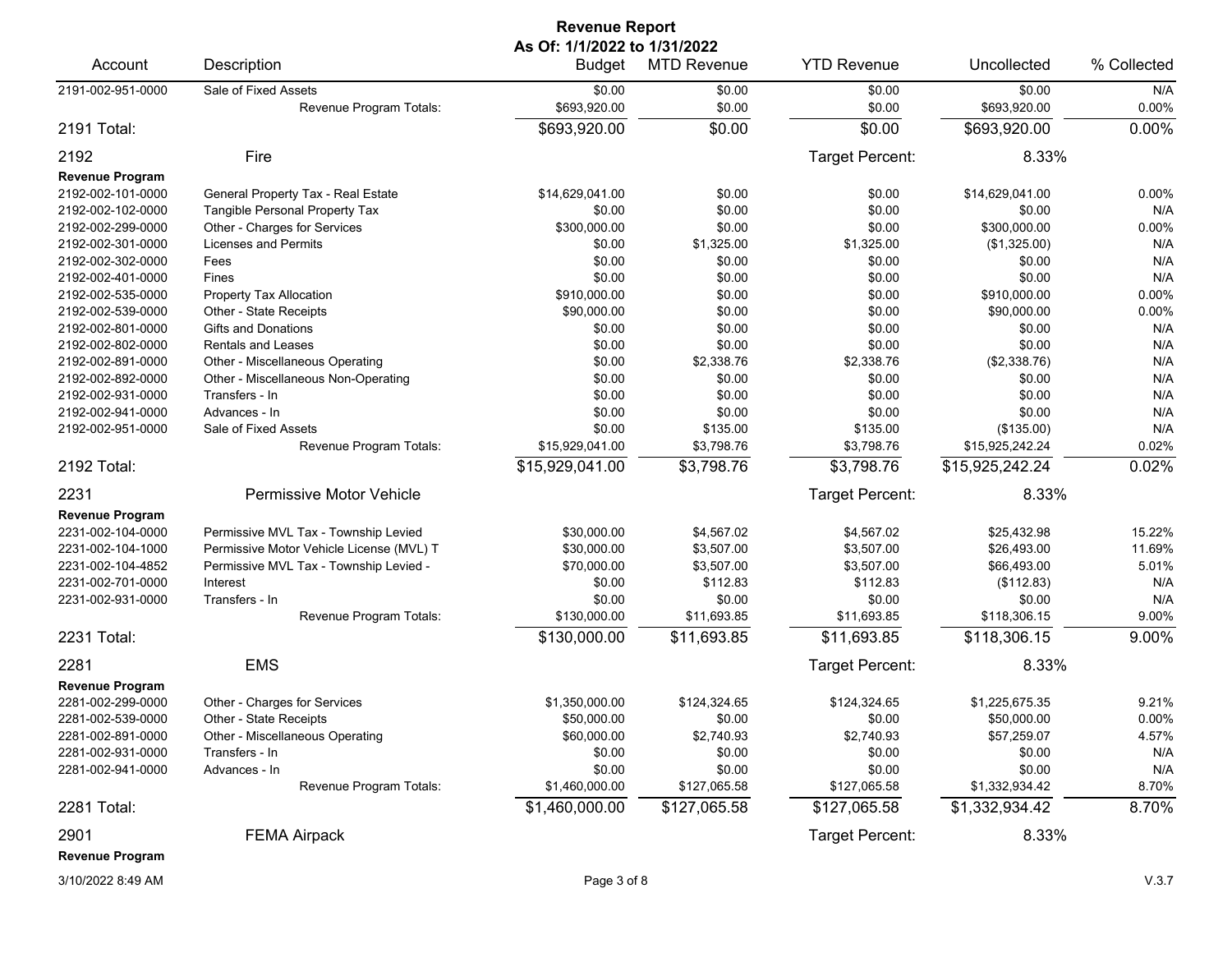| <b>Revenue Report</b>  |                                          |                              |                    |                    |             |             |  |
|------------------------|------------------------------------------|------------------------------|--------------------|--------------------|-------------|-------------|--|
|                        |                                          | As Of: 1/1/2022 to 1/31/2022 |                    |                    |             |             |  |
| Account                | Description                              | <b>Budget</b>                | <b>MTD Revenue</b> | <b>YTD Revenue</b> | Uncollected | % Collected |  |
| 2901-002-519-0000      | Other - Federal Receipts                 | \$0.00                       | \$0.00             | \$0.00             | \$0.00      | N/A         |  |
| 2901-002-931-0000      | Transfers - In                           | \$0.00                       | \$0.00             | \$0.00             | \$0.00      | N/A         |  |
| 2901-002-941-0000      | Advances - In                            | \$0.00                       | \$0.00             | \$0.00             | \$0.00      | N/A         |  |
|                        | Revenue Program Totals:                  | \$0.00                       | \$0.00             | \$0.00             | \$0.00      | N/A         |  |
| 2901 Total:            |                                          | \$0.00                       | \$0.00             | \$0.00             | \$0.00      | N/A         |  |
| 2902                   | <b>FEMA Reimbursements: Local</b>        |                              |                    | Target Percent:    | 8.33%       |             |  |
| <b>Revenue Program</b> |                                          |                              |                    |                    |             |             |  |
| 2902-002-519-0000      | Other - Federal Receipts                 | \$0.00                       | \$0.00             | \$0.00             | \$0.00      | N/A         |  |
| 2902-002-539-0000      | Other - State Receipts                   | \$0.00                       | \$0.00             | \$0.00             | \$0.00      | N/A         |  |
| 2902-002-591-0000      | Intergovernmental Receipts (Non-State an | \$0.00                       | \$0.00             | \$0.00             | \$0.00      | N/A         |  |
| 2902-002-931-0000      | Transfers - In                           | \$0.00                       | \$0.00             | \$0.00             | \$0.00      | N/A         |  |
|                        | Revenue Program Totals:                  | \$0.00                       | \$0.00             | \$0.00             | \$0.00      | N/A         |  |
| 2902 Total:            |                                          | \$0.00                       | \$0.00             | \$0.00             | \$0.00      | N/A         |  |
| 2903                   | Paying Accumulated Leave                 |                              |                    | Target Percent:    | 8.33%       |             |  |
| <b>Revenue Program</b> |                                          |                              |                    |                    |             |             |  |
| 2903-002-931-0000      | Transfers - In                           | \$47,920.00                  | \$0.00             | \$0.00             | \$47,920.00 | 0.00%       |  |
|                        | Revenue Program Totals:                  | \$47,920.00                  | \$0.00             | \$0.00             | \$47,920.00 | 0.00%       |  |
| 2903 Total:            |                                          | \$47,920.00                  | \$0.00             | \$0.00             | \$47,920.00 | 0.00%       |  |
| 2904                   | SAFER Grant: 2017 Funding Cycle          |                              |                    | Target Percent:    | 8.33%       |             |  |
| <b>Revenue Program</b> |                                          |                              |                    |                    |             |             |  |
| 2904-002-519-0000      | Other - Federal Receipts                 | \$50,000.00                  | \$0.00             | \$0.00             | \$50,000.00 | 0.00%       |  |
| 2904-002-701-0000      | Interest                                 | \$0.00                       | \$429.48           | \$429.48           | (\$429.48)  | N/A         |  |
| 2904-002-931-0000      | Transfers - In                           | \$0.00                       | \$0.00             | \$0.00             | \$0.00      | N/A         |  |
| 2904-002-941-0000      | Advances - In                            | \$0.00                       | \$0.00             | \$0.00             | \$0.00      | N/A         |  |
|                        | Revenue Program Totals:                  | \$50,000.00                  | \$429.48           | \$429.48           | \$49,570.52 | 0.86%       |  |
| 2904 Total:            |                                          | \$50,000.00                  | \$429.48           | \$429.48           | \$49,570.52 | 0.86%       |  |
|                        |                                          |                              |                    |                    |             |             |  |
| 2905                   | COVID-19 Relief Fund                     |                              |                    | Target Percent:    | 8.33%       |             |  |
| <b>Revenue Program</b> |                                          |                              |                    |                    |             |             |  |
| 2905-002-519-0000      | Other - Federal Receipts                 | \$0.00                       | \$0.00             | \$0.00             | \$0.00      | N/A         |  |
| 2905-002-591-0000      | Intergovernmental Receipts (Non-State an | \$0.00                       | \$0.00             | \$0.00             | \$0.00      | N/A         |  |
| 2905-002-891-0000      | Other - Miscellaneous Operating          | \$0.00                       | \$0.00             | \$0.00             | \$0.00      | N/A         |  |
| 2905-002-941-0000      | Advances - In                            | \$0.00                       | \$0.00             | \$0.00             | \$0.00      | N/A         |  |
|                        | Revenue Program Totals:                  | \$0.00                       | \$0.00             | \$0.00             | \$0.00      | N/A         |  |
| 2905 Total:            |                                          | \$0.00                       | \$0.00             | \$0.00             | \$0.00      | N/A         |  |
| 2906                   | American Rescue Plan                     |                              |                    | Target Percent:    | 8.33%       |             |  |
| <b>Revenue Program</b> |                                          |                              |                    |                    |             |             |  |
| 2906-002-519-0000      | Other - Federal Receipts                 | \$0.00                       | \$0.00             | \$0.00             | \$0.00      | N/A         |  |
| 2906-002-701-0000      | Interest                                 | \$0.00                       | \$84.50            | \$84.50            | (\$84.50)   | N/A         |  |
| 2906-002-941-0000      | Advances - In                            | \$0.00                       | \$0.00             | \$0.00             | \$0.00      | N/A         |  |
|                        | Revenue Program Totals:                  | \$0.00                       | \$84.50            | \$84.50            | (\$84.50)   | N/A         |  |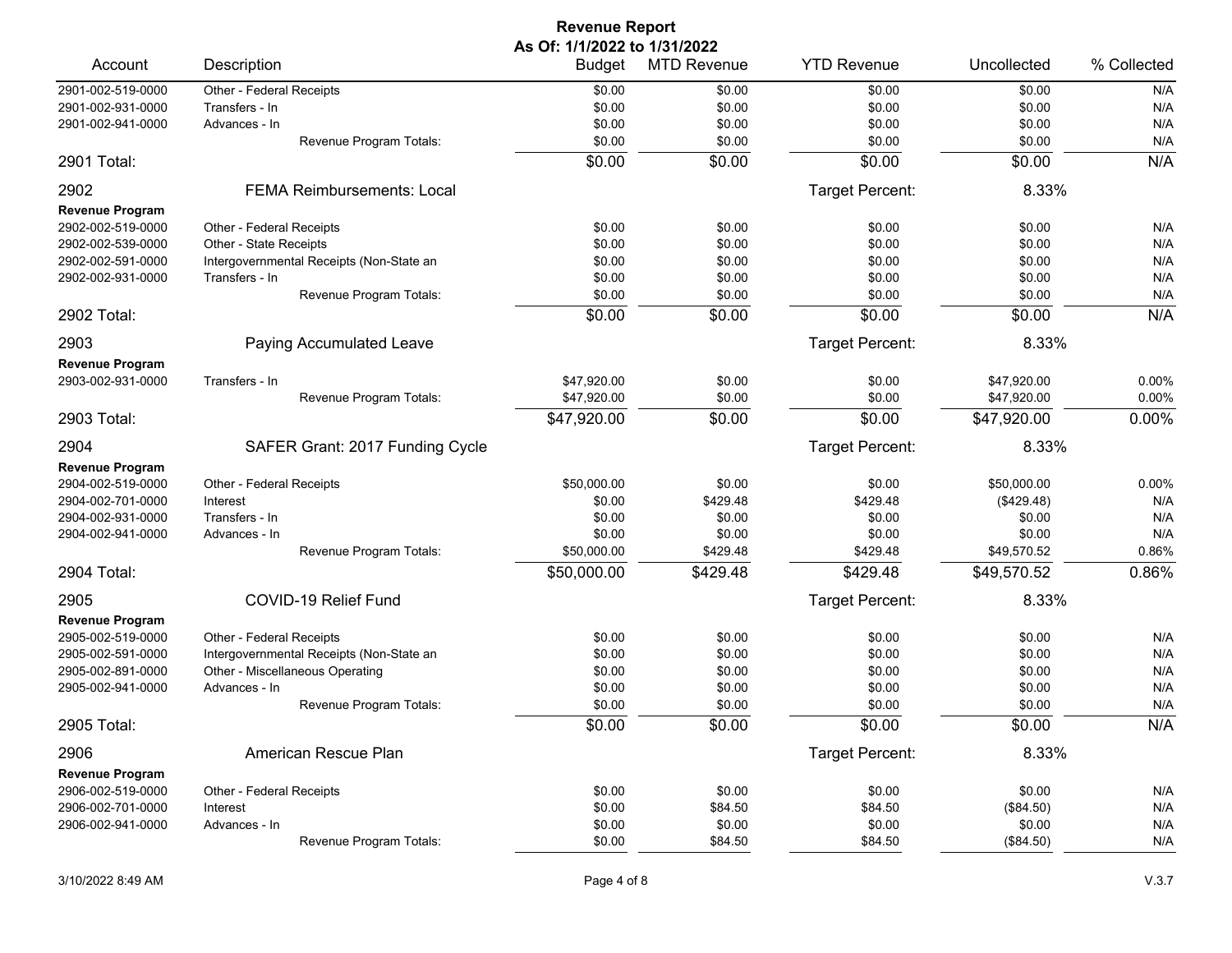## **Revenue Report As Of: 1/1/2022 to 1/31/2022**

|                                                                  | Description                |                                                                     | <b>Budget</b>                            | <b>MTD Revenue</b>             | <b>YTD Revenue</b>             | Uncollected                             | % Collected              |
|------------------------------------------------------------------|----------------------------|---------------------------------------------------------------------|------------------------------------------|--------------------------------|--------------------------------|-----------------------------------------|--------------------------|
| 2906 Total:                                                      |                            |                                                                     | \$0.00                                   | \$84.50                        | \$84.50                        | (\$84.50)                               | N/A                      |
| 4101                                                             | <b>Bond</b>                |                                                                     |                                          |                                | <b>Target Percent:</b>         | 8.33%                                   |                          |
| Revenue Program<br>4101-002-701-0000<br>4101-002-931-0000        | Interest<br>Transfers - In | Revenue Program Totals:                                             | \$0.00<br>\$0.00<br>\$0.00               | \$0.00<br>\$0.00<br>\$0.00     | \$0.00<br>\$0.00<br>\$0.00     | \$0.00<br>\$0.00<br>\$0.00              | N/A<br>N/A<br>N/A        |
| 4101 Total:                                                      |                            |                                                                     | \$0.00                                   | \$0.00                         | \$0.00                         | \$0.00                                  | N/A                      |
| 4301                                                             |                            | <b>Capital Improvement Fund</b>                                     |                                          |                                | <b>Target Percent:</b>         | 8.33%                                   |                          |
| <b>Revenue Program</b><br>4301-002-701-0000<br>4301-002-941-0000 | Interest<br>Advances - In  | Revenue Program Totals:                                             | \$185.00<br>\$400,000.00<br>\$400,185.00 | \$105.25<br>\$0.00<br>\$105.25 | \$105.25<br>\$0.00<br>\$105.25 | \$79.75<br>\$400,000.00<br>\$400,079.75 | 56.89%<br>0.00%<br>0.03% |
| 4301 Total:                                                      |                            |                                                                     | \$400,185.00                             | \$105.25                       | \$105.25                       | \$400,079.75                            | 0.03%                    |
| 4901                                                             |                            | <b>New Ambulance</b>                                                |                                          |                                | <b>Target Percent:</b>         | 8.33%                                   |                          |
| <b>Revenue Program</b><br>4901-002-931-0000                      | Transfers - In             | Revenue Program Totals:                                             | \$350,000.00<br>\$350,000.00             | \$0.00<br>\$0.00               | \$0.00<br>\$0.00               | \$350,000.00<br>\$350,000.00            | 0.00%<br>0.00%           |
| 4901 Total:                                                      |                            |                                                                     | \$350,000.00                             | \$0.00                         | \$0.00                         | \$350,000.00                            | 0.00%                    |
| 4902                                                             |                            | <b>Land Acquisition</b>                                             |                                          |                                | <b>Target Percent:</b>         | 8.33%                                   |                          |
| <b>Revenue Program</b><br>4902-002-539-0000                      | Other - State Receipts     | Revenue Program Totals:                                             | \$0.00<br>\$0.00                         | \$0.00<br>\$0.00               | \$0.00<br>\$0.00               | \$0.00<br>\$0.00                        | N/A<br>N/A               |
| 4902 Total:                                                      |                            |                                                                     | \$0.00                                   | \$0.00                         | \$0.00                         | \$0.00                                  | N/A                      |
| 4903                                                             | <b>ALS Engine</b>          |                                                                     |                                          |                                | <b>Target Percent:</b>         | 8.33%                                   |                          |
| <b>Revenue Program</b><br>4903-002-931-0000                      | Transfers - In             | Revenue Program Totals:                                             | \$0.00<br>\$0.00                         | \$0.00<br>\$0.00               | \$0.00<br>\$0.00               | \$0.00<br>\$0.00                        | N/A<br>N/A               |
| 4903 Total:                                                      |                            |                                                                     | \$0.00                                   | \$0.00                         | \$0.00                         | \$0.00                                  | N/A                      |
| 4904                                                             |                            | <b>Fire Stations</b>                                                |                                          |                                | <b>Target Percent:</b>         | 8.33%                                   |                          |
| <b>Revenue Program</b><br>4904-002-931-0000                      | Transfers - In             | Revenue Program Totals:                                             | \$0.00<br>\$0.00                         | \$0.00<br>\$0.00               | \$0.00<br>\$0.00               | \$0.00<br>\$0.00                        | N/A<br>N/A               |
| 4904 Total:                                                      |                            |                                                                     | \$0.00                                   | \$0.00                         | \$0.00                         | \$0.00                                  | N/A                      |
| 4905                                                             |                            | <b>Land Mobile Radios</b>                                           |                                          |                                | <b>Target Percent:</b>         | 8.33%                                   |                          |
| <b>Revenue Program</b><br>4905-002-591-0000<br>4905-002-931-0000 | Transfers - In             | Intergovernmental Receipts (Non-State an<br>Revenue Program Totals: | \$0.00<br>\$0.00<br>\$0.00               | \$0.00<br>\$0.00<br>\$0.00     | \$0.00<br>\$0.00<br>\$0.00     | \$0.00<br>\$0.00<br>\$0.00              | N/A<br>N/A<br>N/A        |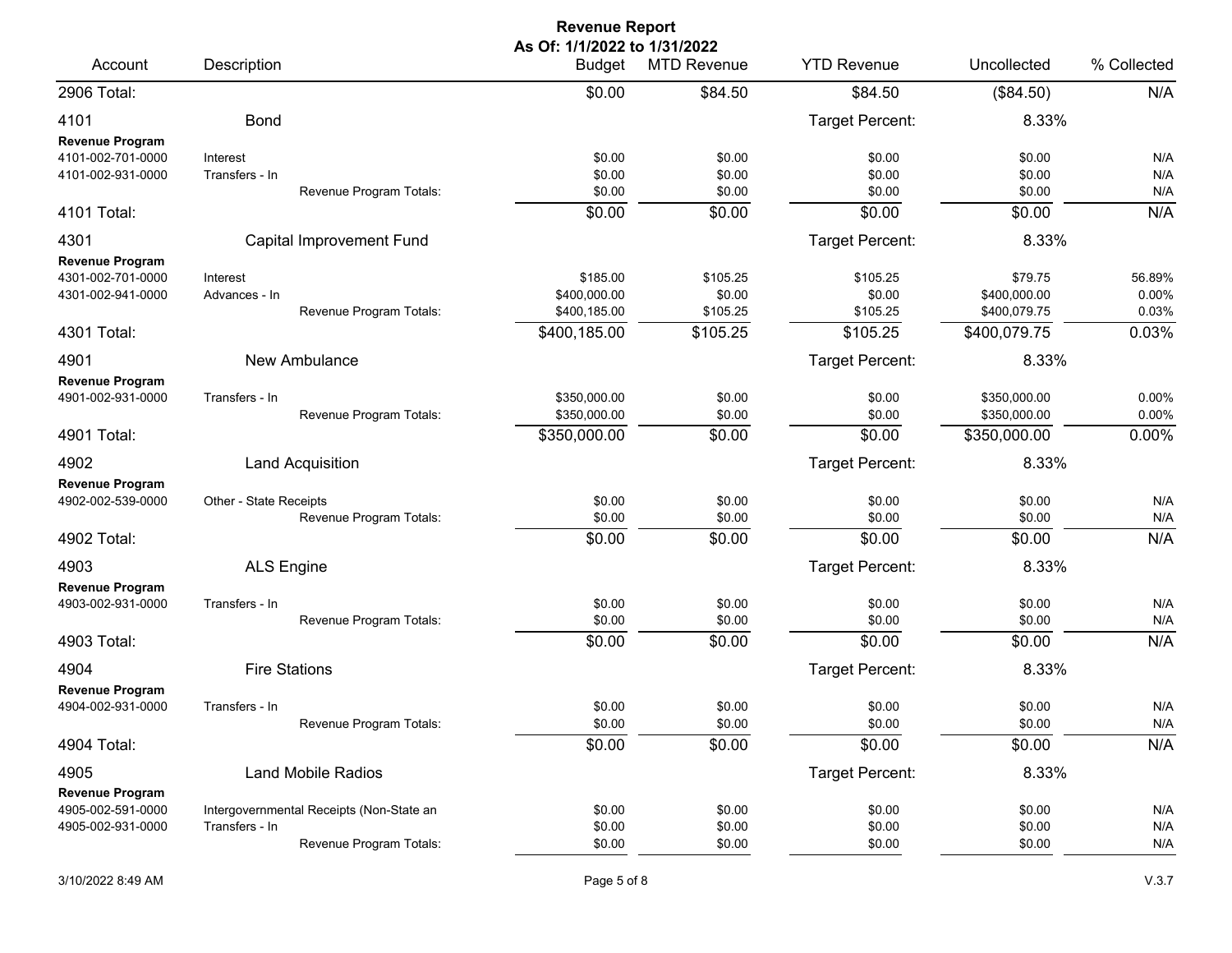| <b>Revenue Report</b> |                              |                                               |                    |                    |                |             |  |  |
|-----------------------|------------------------------|-----------------------------------------------|--------------------|--------------------|----------------|-------------|--|--|
| Account               | Description                  | As Of: 1/1/2022 to 1/31/2022<br><b>Budget</b> | <b>MTD Revenue</b> | <b>YTD Revenue</b> | Uncollected    | % Collected |  |  |
| 4905 Total:           |                              | \$0.00                                        | \$0.00             | \$0.00             | \$0.00         | N/A         |  |  |
| 8001                  | <b>Payroll Clearing Fund</b> |                                               |                    | Target Percent:    | 8.33%          |             |  |  |
| <b>PROGRAM: 999</b>   |                              |                                               |                    |                    |                |             |  |  |
| 8001-999-994-9000     | PCF Default                  | \$0.00                                        | \$536,390.51       | \$536,390.51       | (\$536,390.51) | N/A         |  |  |
| 8001-999-994-9101     | <b>FITWH</b>                 | \$0.00                                        | \$65,554.82        | \$65,554.82        | (\$65,554.82)  | N/A         |  |  |
| 8001-999-994-9102     | <b>MEDICARE</b>              | \$0.00                                        | \$11,199.41        | \$11,199.41        | (\$11,199.41)  | N/A         |  |  |
| 8001-999-994-9201     | OH                           | \$0.00                                        | \$17,705.08        | \$17,705.08        | (\$17,705.08)  | N/A         |  |  |
| 8001-999-994-9301     | <b>Brookville</b>            | \$0.00                                        | \$140.89           | \$140.89           | (\$140.89)     | N/A         |  |  |
| 8001-999-994-9302     | Cedarville                   | \$0.00                                        | \$95.37            | \$95.37            | (\$95.37)      | N/A         |  |  |
| 8001-999-994-9303     | Centerville                  | \$0.00                                        | \$693.89           | \$693.89           | (\$693.89)     | N/A         |  |  |
| 8001-999-994-9304     | Columbus                     | \$0.00                                        | \$0.00             | \$0.00             | \$0.00         | N/A         |  |  |
| 8001-999-994-9305     | Dayton                       | \$0.00                                        | \$645.17           | \$645.17           | (\$645.17)     | N/A         |  |  |
| 8001-999-994-9306     | Fairborn                     | \$0.00                                        | \$303.00           | \$303.00           | (\$303.00)     | N/A         |  |  |
| 8001-999-994-9307     | Grove City                   | \$0.00                                        | \$163.84           | \$163.84           | (\$163.84)     | N/A         |  |  |
| 8001-999-994-9308     | <b>Huber Hts</b>             | \$0.00                                        | \$142.64           | \$142.64           | (\$142.64)     | N/A         |  |  |
| 8001-999-994-9309     | Jamestown                    | \$0.00                                        | \$106.36           | \$106.36           | (\$106.36)     | N/A         |  |  |
| 8001-999-994-9310     | Kettering                    | \$0.00                                        | \$1,204.74         | \$1,204.74         | (\$1,204.74)   | N/A         |  |  |
| 8001-999-994-9311     | Miamisburg                   | \$0.00                                        | \$192.70           | \$192.70           | (\$192.70)     | N/A         |  |  |
| 8001-999-994-9312     | New Bremen                   | \$0.00                                        | \$0.00             | \$0.00             | \$0.00         | N/A         |  |  |
| 8001-999-994-9313     | OHCLA                        | \$0.00                                        | \$197.16           | \$197.16           | (\$197.16)     | N/A         |  |  |
| 8001-999-994-9314     | Piqua                        | \$0.00                                        | \$0.00             | \$0.00             | \$0.00         | N/A         |  |  |
| 8001-999-994-9315     | Riverside                    | \$0.00                                        | \$83.96            | \$83.96            | (\$83.96)      | N/A         |  |  |
| 8001-999-994-9316     | Springboro                   | \$0.00                                        | \$231.86           | \$231.86           | (\$231.86)     | N/A         |  |  |
| 8001-999-994-9317     | Springfield                  | \$0.00                                        | \$297.71           | \$297.71           | (\$297.71)     | N/A         |  |  |
| 8001-999-994-9318     | <b>Tipp City</b>             | \$0.00                                        | \$238.43           | \$238.43           | (\$238.43)     | N/A         |  |  |
| 8001-999-994-9319     | Troy                         | \$0.00                                        | \$251.38           | \$251.38           | (\$251.38)     | N/A         |  |  |
| 8001-999-994-9320     | <b>Union City</b>            | \$0.00                                        | \$136.14           | \$136.14           | (\$136.14)     | N/A         |  |  |
|                       |                              |                                               |                    |                    |                | N/A         |  |  |
| 8001-999-994-9321     | Urbana                       | \$0.00                                        | \$219.73           | \$219.73           | (\$219.73)     |             |  |  |
| 8001-999-994-9322     | Vandalia                     | \$0.00                                        | \$309.94           | \$309.94           | (\$309.94)     | N/A         |  |  |
| 8001-999-994-9323     | Xenia                        | \$0.00                                        | \$433.10           | \$433.10           | (\$433.10)     | N/A         |  |  |
| 8001-999-994-9324     | <b>Yellow Springs</b>        | \$0.00                                        | \$91.88            | \$91.88            | (\$91.88)      | N/A         |  |  |
| 8001-999-994-9325     | Corwin                       | \$0.00                                        | \$0.00             | \$0.00             | \$0.00         | N/A         |  |  |
| 8001-999-994-9326     | St Marys SD (0604)           | \$0.00                                        | \$0.00             | \$0.00             | \$0.00         | N/A         |  |  |
| 8001-999-994-9351     | Cedar Cliff LSD (2902)       | \$0.00                                        | \$190.08           | \$190.08           | (\$190.08)     | N/A         |  |  |
| 8001-999-994-9352     | Fairborn CSD (2903)          | \$0.00                                        | \$129.45           | \$129.45           | (\$129.45)     | N/A         |  |  |
| 8001-999-994-9353     | Greeneview LSD (2904)        | \$0.00                                        | \$246.25           | \$246.25           | (\$246.25)     | N/A         |  |  |
| 8001-999-994-9354     | Greenville CSD (1904)        | \$0.00                                        | \$34.55            | \$34.55            | (\$34.55)      | N/A         |  |  |
| 8001-999-994-9355     | London CSD (4903)            | \$0.00                                        | \$0.00             | \$0.00             | \$0.00         | N/A         |  |  |
| 8001-999-994-9356     | Miami East LSD (5504)        | \$0.00                                        | \$86.45            | \$86.45            | (\$86.45)      | N/A         |  |  |
| 8001-999-994-9357     | Milton Union EVSD (5505)     | \$0.00                                        | \$160.24           | \$160.24           | (\$160.24)     | N/A         |  |  |
| 8001-999-994-9358     | National Trail LSD (6802)    | \$0.00                                        | \$117.65           | \$117.65           | (\$117.65)     | N/A         |  |  |
| 8001-999-994-9359     | New Bremen LSD (0602)        | \$0.00                                        | \$0.00             | \$0.00             | \$0.00         | N/A         |  |  |
| 8001-999-994-9360     | Northeastern LSD OH (1203)   | \$0.00                                        | \$126.47           | \$126.47           | (\$126.47)     | N/A         |  |  |
| 8001-999-994-9361     | Northwestern LSD (1204)      | \$0.00                                        | \$187.71           | \$187.71           | (\$187.71)     | N/A         |  |  |
| 8001-999-994-9362     | Piqua CSD (5507)             | \$0.00                                        | \$0.00             | \$0.00             | \$0.00         | N/A         |  |  |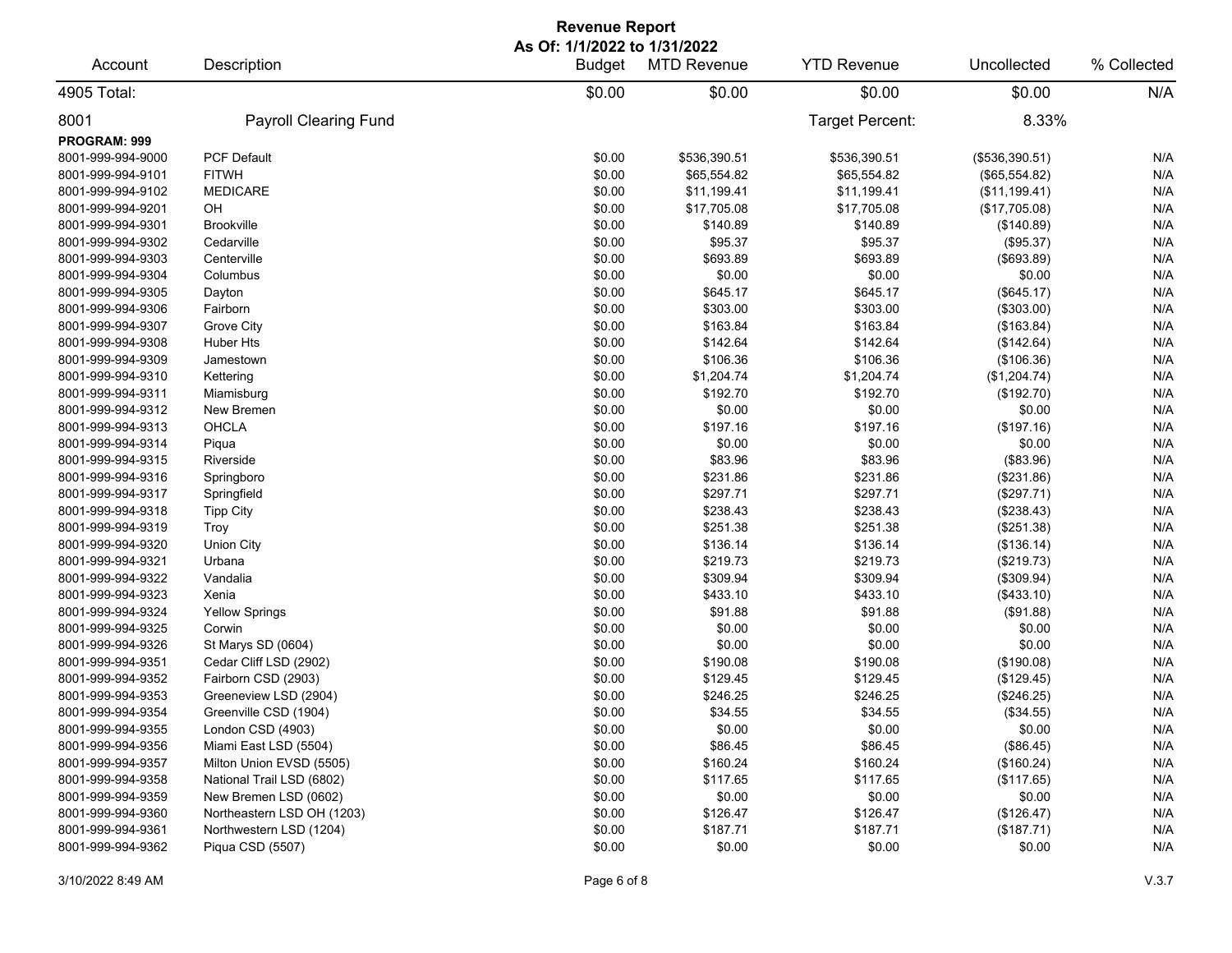## **Revenue Report As Of: 1/1/2022 to 1/31/2022**

| Account                | Description                              | <b>Budget</b> | <b>MTD Revenue</b> | <b>YTD Revenue</b> | Uncollected    | % Collected |
|------------------------|------------------------------------------|---------------|--------------------|--------------------|----------------|-------------|
| 8001-999-994-9363      | <b>Troy CSD (5509)</b>                   | \$0.00        | \$269.52           | \$269.52           | (\$269.52)     | N/A         |
| 8001-999-994-9364      | Xenia Community CSD (2906)               | \$0.00        | \$252.30           | \$252.30           | (\$252.30)     | N/A         |
| 8001-999-994-9365      | Yellow Springs EVSD (2907)               | \$0.00        | \$78.12            | \$78.12            | (\$78.12)      | N/A         |
| 8001-999-994-9366      | Tri County North LSD(6806)               | \$0.00        | \$60.22            | \$60.22            | (\$60.22)      | N/A         |
| 8001-999-994-9401      | Medical - EE + Children                  | \$0.00        | \$2,071.44         | \$2,071.44         | (\$2,071.44)   | N/A         |
| 8001-999-994-9402      | Medical - EE + Family                    | \$0.00        | \$10,740.80        | \$10,740.80        | (\$10,740.80)  | N/A         |
| 8001-999-994-9403      | Medical - Emp + Spouse                   | \$0.00        | \$2,250.41         | \$2,250.41         | (\$2,250.41)   | N/A         |
| 8001-999-994-9404      | Medical - Employee Only                  | \$0.00        | \$1,086.98         | \$1,086.98         | (\$1,086.98)   | N/A         |
| 8001-999-994-9405      | Medical - Employee Only                  | \$0.00        | \$1,022.88         | \$1,022.88         | (\$1,022.88)   | N/A         |
| 8001-999-994-9406      | <b>Medical Flexible Plan</b>             | \$0.00        | \$3,996.38         | \$3,996.38         | (\$3,996.38)   | N/A         |
| 8001-999-994-9411      | Vision Deduction - Pre Tax               | \$0.00        | \$114.96           | \$114.96           | (\$114.96)     | N/A         |
| 8001-999-994-9412      | Vision Deduction - Pre Tax               | \$0.00        | \$46.62            | \$46.62            | (\$46.62)      | N/A         |
| 8001-999-994-9413      | Vision Deduction - Pre Tax               | \$0.00        | \$129.42           | \$129.42           | (\$129.42)     | N/A         |
| 8001-999-994-9414      | Vision Deduction - Pre Tax               | \$0.00        | \$26.73            | \$26.73            | (\$26.73)      | N/A         |
| 8001-999-994-9415      | Vision Deduction - Pre Tax               | \$0.00        | \$26.76            | \$26.76            | (\$26.76)      | N/A         |
| 8001-999-994-9416      | Vision Deduction - Pre Tax               | \$0.00        | \$10.37            | \$10.37            | (\$10.37)      | N/A         |
| 8001-999-994-9417      | Vision Deduction - Pre Tax               | \$0.00        | \$46.71            | \$46.71            | (\$46.71)      | N/A         |
| 8001-999-994-9418      | Vision Deduction - Pre Tax               | \$0.00        | \$26.19            | \$26.19            | (\$26.19)      | N/A         |
| 8001-999-994-9419      | Vision Deduction - Pre Tax               | \$0.00        | \$26.22            | \$26.22            | (\$26.22)      | N/A         |
| 8001-999-994-9421      | Dental - Emp+Sp/Fam                      | \$0.00        | \$1,081.88         | \$1,081.88         | (\$1,081.88)   | N/A         |
| 8001-999-994-9422      | Dental - Employee Only                   | \$0.00        | \$86.79            | \$86.79            | (\$86.79)      | N/A         |
| 8001-999-994-9431      | AFLAC Group Pre-Tax                      | \$0.00        | \$459.45           | \$459.45           | (\$459.45)     | N/A         |
| 8001-999-994-9432      | Aflac Pre-tax                            | \$0.00        | \$672.80           | \$672.80           | (\$672.80)     | N/A         |
| 8001-999-994-9441      | Dependent Care Flexible Plan             | \$0.00        | \$115.78           | \$115.78           | (\$115.78)     | N/A         |
| 8001-999-994-9451      | <b>FSA CATCH UP</b>                      | \$0.00        | \$0.00             | \$0.00             | \$0.00         | N/A         |
| 8001-999-994-9501      | Ohio Pers                                | \$0.00        | \$13,703.77        | \$13,703.77        | (\$13,703.77)  | N/A         |
| 8001-999-994-9502      | Ohio Police + Fire Pension               | \$0.00        | \$80,499.36        | \$80,499.36        | (\$80,499.36)  | N/A         |
| 8001-999-994-9503      | <b>ER Match OPers</b>                    | \$0.00        | \$0.00             | \$0.00             | \$0.00         | N/A         |
| 8001-999-994-9504      | ER Match Police + Fire                   | \$0.00        | \$0.00             | \$0.00             | \$0.00         | N/A         |
| 8001-999-994-9510      | deferred comp                            | \$0.00        | \$25,150.06        | \$25,150.06        | (\$25,150.06)  | N/A         |
| 8001-999-994-9611      | Child Support Ohio                       | \$0.00        | \$3,529.24         | \$3,529.24         | (\$3,529.24)   | N/A         |
| 8001-999-994-9612      | Child Support Ohio 2                     | \$0.00        | \$652.96           | \$652.96           | (\$652.96)     | N/A         |
| 8001-999-994-9701      | <b>Union Dues</b>                        | \$0.00        | \$6,627.44         | \$6,627.44         | (\$6,627.44)   | N/A         |
| 8001-999-994-9801      | <b>Advance Deduction</b>                 | \$0.00        | \$0.00             | \$0.00             | \$0.00         | N/A         |
| 8001-999-994-9811      | <b>AFLAC Group Post Tax</b>              | \$0.00        | \$188.48           | \$188.48           | (\$188.48)     | N/A         |
| 8001-999-994-9812      | Aflac Post Tax                           | \$0.00        | \$1,631.25         | \$1,631.25         | (\$1,631.25)   | N/A         |
| 8001-999-994-9821      | Roth 457 Deduction                       | \$0.00        | \$1,580.00         | \$1,580.00         | (\$1,580.00)   | N/A         |
| 8001-999-994-9899      | MEDER                                    | \$0.00        | \$0.00             | \$0.00             | \$0.00         | N/A         |
|                        | PROGRAM: 999 Totals:                     | \$0.00        | \$796,570.85       | \$796,570.85       | (\$796,570.85) | N/A         |
| 8001 Total:            |                                          | \$0.00        | \$796,570.85       | \$796,570.85       | (\$796,570.85) | N/A         |
| 9001                   | <b>LGIF MARCS</b>                        |               |                    | Target Percent:    | 8.33%          |             |
| <b>Revenue Program</b> |                                          |               |                    |                    |                |             |
| 9001-002-539-0000      | Other - State Receipts                   | \$0.00        | \$0.00             | \$0.00             | \$0.00         | N/A         |
| 9001-002-591-0000      | Intergovernmental Receipts (Non-State an | \$0.00        | \$0.00             | \$0.00             | \$0.00         | N/A         |
| 9001-002-892-0000      | Other - Miscellaneous Non-Operating      | \$47,200.00   | \$0.00             | \$0.00             | \$47,200.00    | $0.00\%$    |